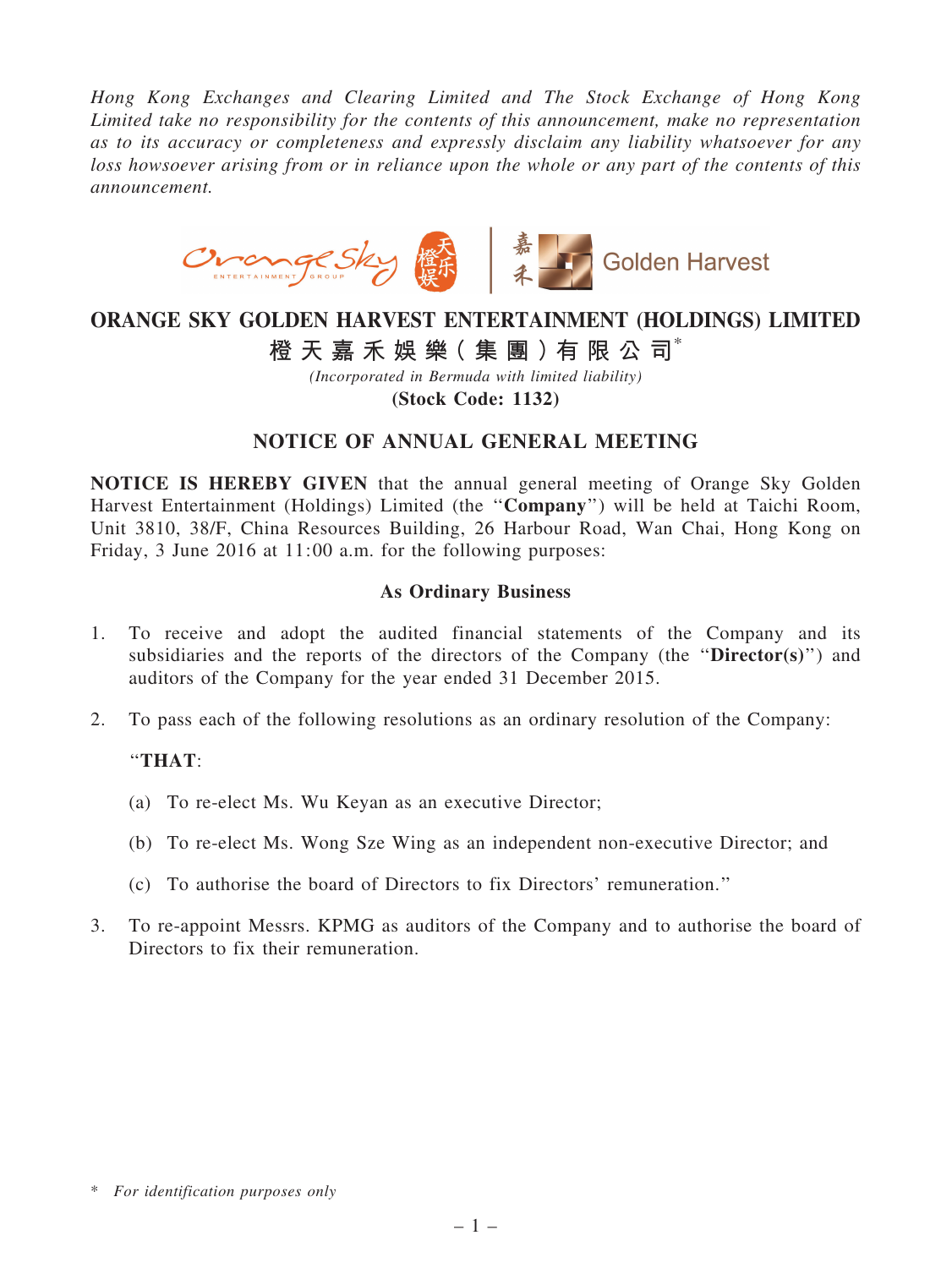#### As Special Business

4. To consider and, if thought fit, pass the following resolution (with or without amendments) as an ordinary resolution of the Company:

#### ''THAT:

- (a) the exercise by the Directors during the Relevant Period (as defined below) of all the powers of the Company to issue, allot and deal with additional shares of the Company and to make or grant offers, agreements and options which would or might require shares to be issued, allotted or dealt with during or after the end of the Relevant Period (as defined below), be and is hereby generally and unconditionally approved, provided that, otherwise than pursuant to: (i) a rights issue where shares are offered to the shareholders of the Company (the "Shareholders") on a fixed record date in proportion to their then holdings of shares (subject to such exclusions or other arrangements as the Directors may deem necessary or expedient in relation to fractional entitlements or having regard to any restrictions or obligations under the laws of, or the requirements of any recognized regulatory body or any stock exchange in any territory outside Hong Kong); or (ii) any option scheme or similar arrangement for the time being adopted for the grant or issue to the eligible participants of shares or rights to acquire shares of the Company; or (iii) any scrip dividend or similar arrangement pursuant to the byelaws of the Company from time to time; or (iv) any issue of shares upon the exercise of rights of subscription or conversion under the terms of any notes, warrants or any securities of the Company which are convertible into shares; or (v) a specific authority granted by the Shareholders in general meeting, the total nominal amount of additional shares issued, allotted, dealt with or agreed conditionally or unconditionally to be issued, allotted or dealt with (whether pursuant to an option or otherwise) shall not in total exceed 20% of the total nominal amount of the share capital of the Company in issue on the date of passing of this resolution and the said approval shall be limited accordingly; and
- (b) for the purpose of this resolution, ''Relevant Period'' means the period from the passing of this resolution until:
	- (i) the conclusion of the next annual general meeting of the Company; or
	- (ii) the revocation or variation of the authority given under this resolution by ordinary resolution of the Shareholders in general meeting,

whichever occurs first.

5. To consider and, if thought fit, pass the following resolution (with or without amendments) as an ordinary resolution of the Company:

#### ''THAT:

(a) subject to paragraphs (b) and (c) of this resolution, the exercise by the Directors during the Relevant Period (as defined below) of all the powers of the Company to repurchase its shares on The Stock Exchange of Hong Kong Limited (the ''Stock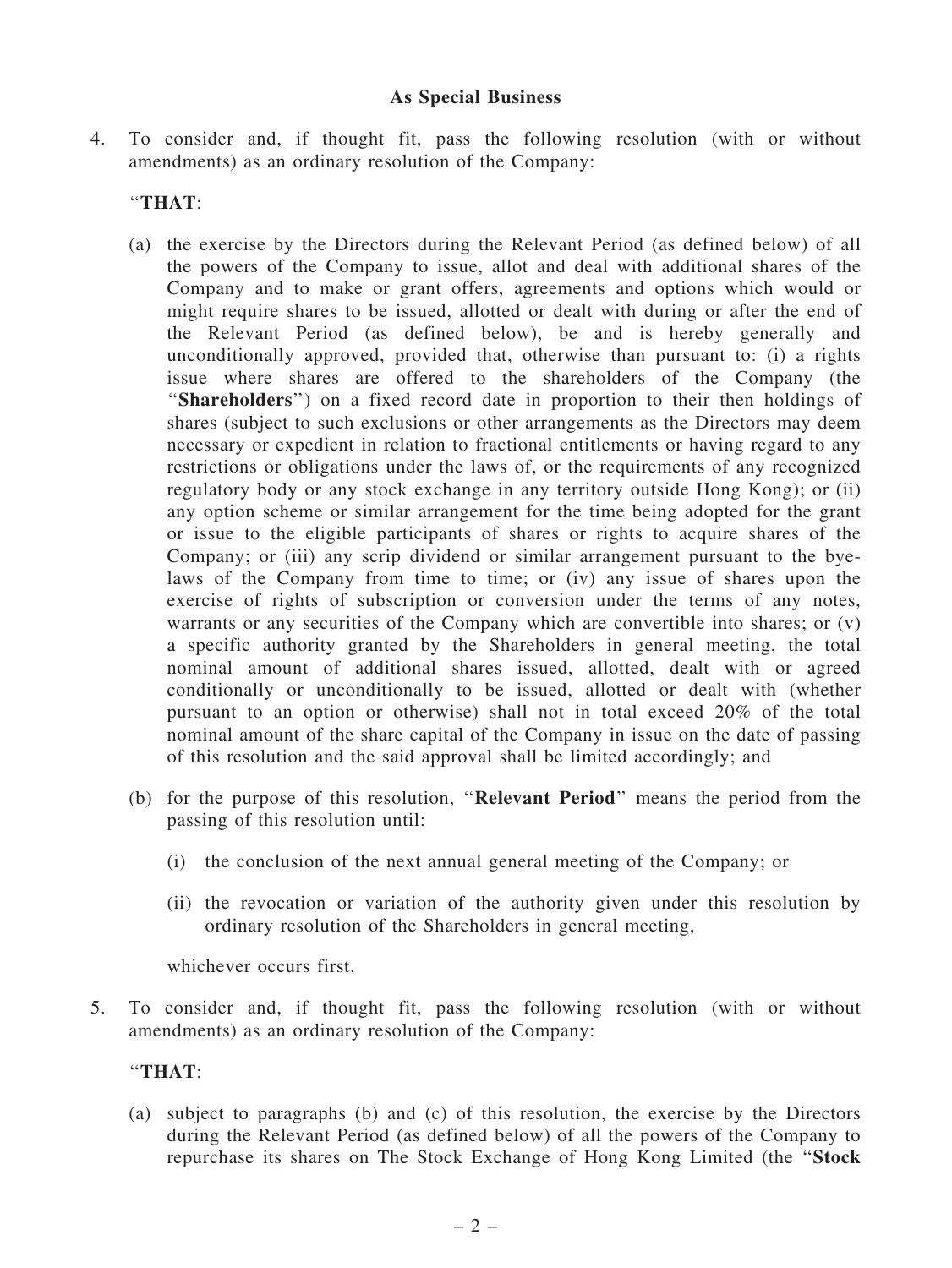Exchange'') or on any other stock exchange on which the Shares may be listed and recognized by The Securities and Futures Commission of Hong Kong and the Stock Exchange for this purpose, subject to and in accordance with all applicable laws and/or requirements of the Stock Exchange or other applicable rules and regulations as amended from time to time, be and is hereby generally and unconditionally approved;

- (b) the approval in paragraph (a) of this resolution shall, in addition to any other authorization given to the Directors, authorize the Directors on behalf of the Company during the Relevant Period to procure the Company to purchase its own shares at a price to be determined by the Directors;
- (c) the aggregate nominal amount of the shares to be repurchased or agreed conditionally or unconditionally to be repurchased by the Company during the Relevant Period pursuant to the approval in paragraph (a) above shall not exceed 10% of the aggregate nominal amount of the share capital of the Company in issue and fully paid-up as at the date of the passing of this resolution and the said approval shall be limited accordingly; and
- (d) for the purposes of this resolution, ''Relevant Period'' means the period from the passing of this resolution until whichever is the earliest of:
	- (i) the conclusion of the next annual general meeting of the Company; or
	- (ii) the revocation or variation of the authority given under this resolution by an ordinary resolution of the Shareholders in general meeting.''
- 6. To consider and, if thought fit, pass the following resolution (with or without amendments) as an ordinary resolution of the Company:

''THAT conditional upon the passing of resolutions nos. 4 and 5 as set out in the notice convening the meeting of which this resolution forms part, the general mandate granted to the Directors and for the time being in force to exercise the power of the Company to allot, issue or otherwise deal with additional shares and to make or grant offers, agreements and options which might require the exercise of such powers pursuant to the said resolution no. 4 be and is hereby extended by the addition thereto of an amount representing the aggregate nominal amount of shares repurchased by the Company under the authority granted pursuant to the said resolution no. 5, provided that such amount shall not exceed 10% of the aggregate nominal amount of the share capital of the Company in issue as at the date of passing of the said resolution no. 5.''

> By Order of the Board Orange Sky Golden Harvest Entertainment (Holdings) Limited Wu Kebo *Chairman and Executive Director*

Hong Kong, 28 April 2016